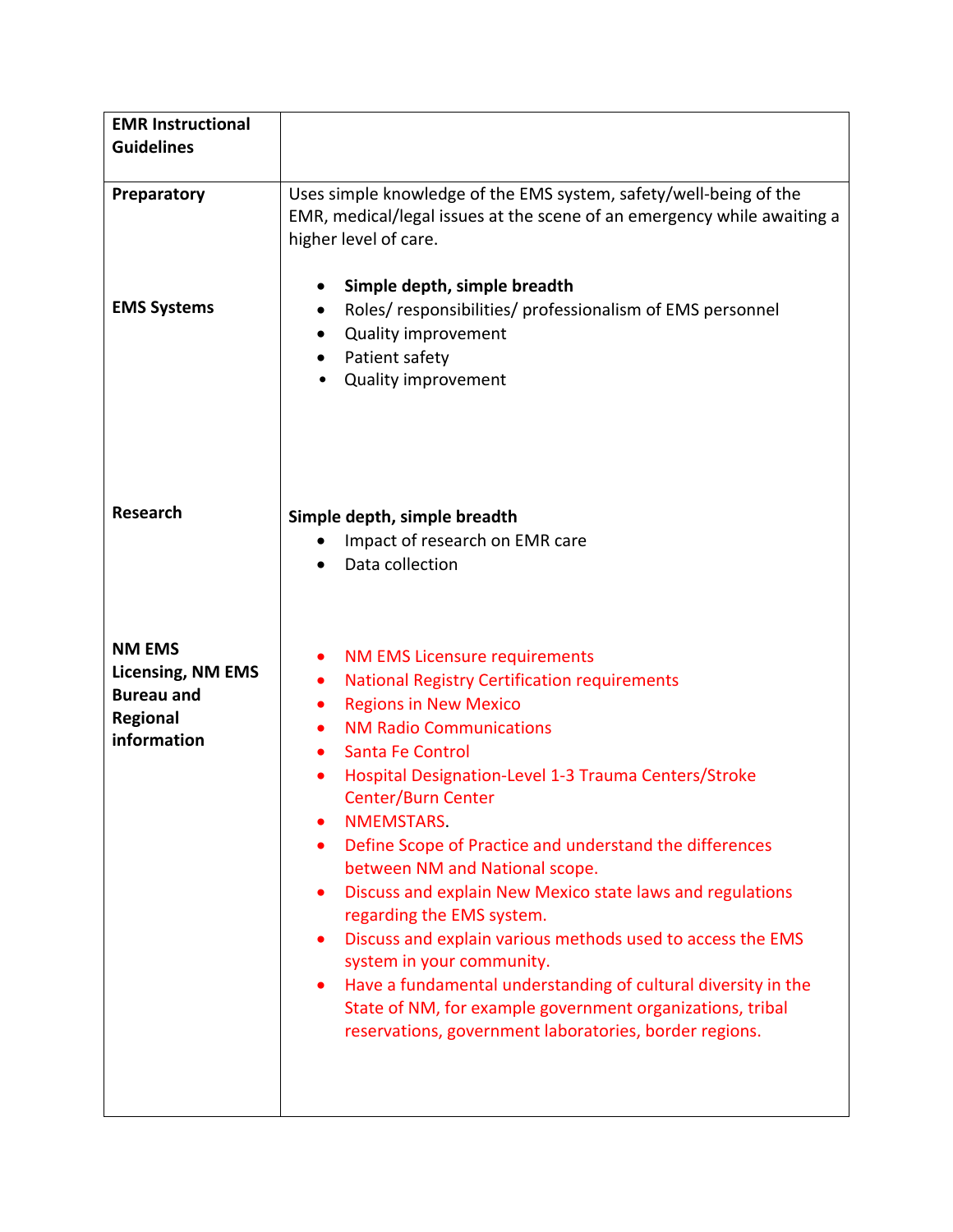|                                           | Fundamental depth, foundational breadth                                                                                                                          |
|-------------------------------------------|------------------------------------------------------------------------------------------------------------------------------------------------------------------|
| <b>Workforce Safety</b><br>and Wellness   |                                                                                                                                                                  |
|                                           | Simple depth, simple breadth                                                                                                                                     |
|                                           | Standard safety precautions<br>Personal protective equipment                                                                                                     |
|                                           | <b>Stress management</b>                                                                                                                                         |
|                                           | Dealing with death and dying                                                                                                                                     |
|                                           | Prevention of response- related injuries                                                                                                                         |
|                                           | Lifting and moving patient                                                                                                                                       |
|                                           | Lab:                                                                                                                                                             |
|                                           | (C/P)-Displays knowledge of body mechanics, lifting and carrying<br>techniques, principles of moving patients, and demonstrates<br>appropriate use of equipment. |
|                                           |                                                                                                                                                                  |
| <b>Documentation</b>                      | Simple depth, simple breadth<br>• Recording patient finding                                                                                                      |
|                                           | (C)-Accurately and concisely documents patient care encounters using<br>standardized charting methodology.                                                       |
|                                           | Simple depth, simple breadth                                                                                                                                     |
| <b>EMS System</b><br><b>Communication</b> | <b>Communication needed to</b>                                                                                                                                   |
|                                           | Call for resources                                                                                                                                               |
|                                           | Transfer care of the patient                                                                                                                                     |
|                                           | Interact within the team structure                                                                                                                               |
|                                           |                                                                                                                                                                  |
| <b>Therapeutic</b><br>Communication       | Simple depth, simple breadth<br>Principles of communicating with patients in a manner that achieves a<br>positive relationship<br>• Interviewing technique       |
|                                           |                                                                                                                                                                  |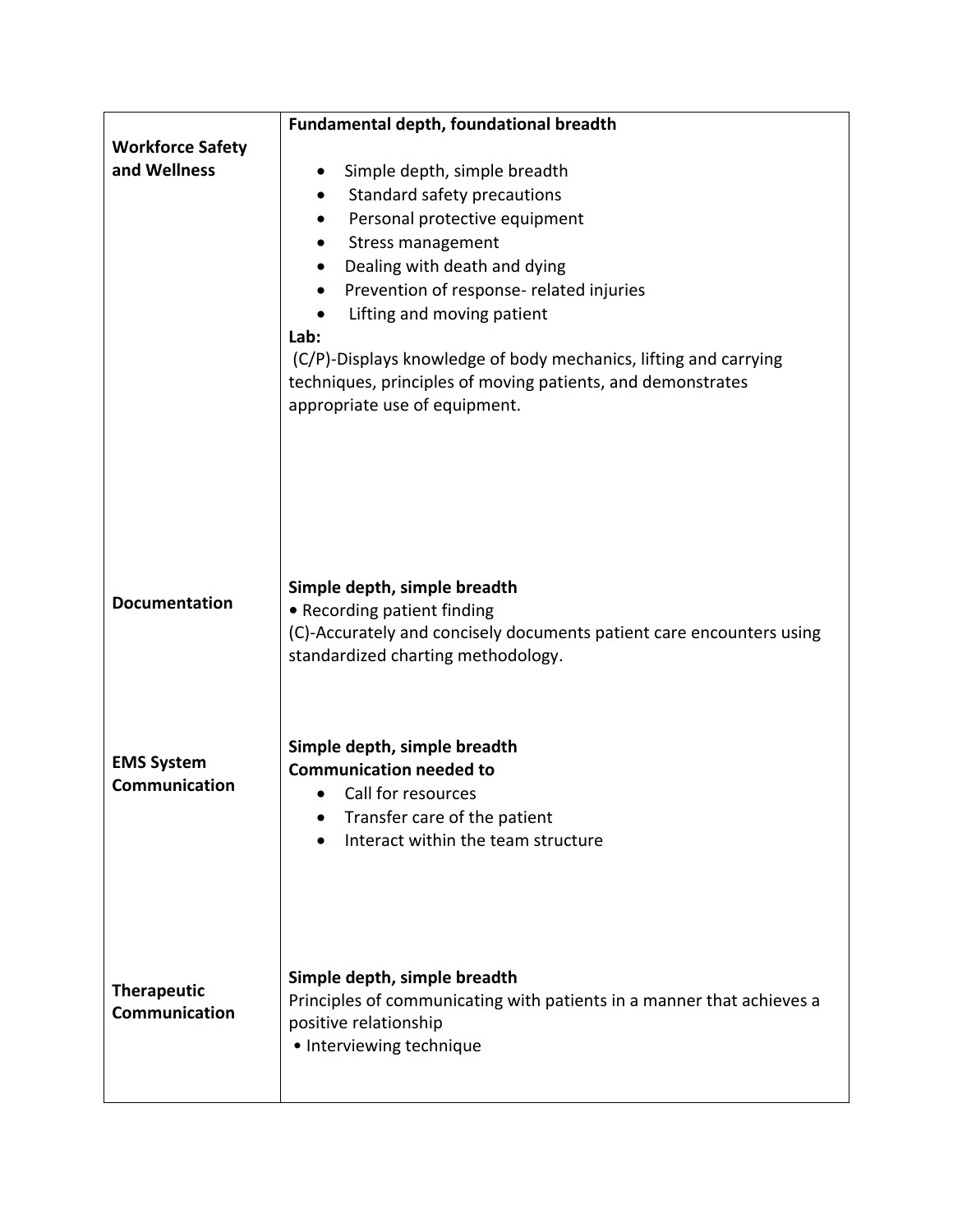|                                                          | (C/A)-Demonstrates effective verbal communication, interpersonal<br>communication, and therapeutic communication including patients of<br>special population groups, culturally diverse populations and with<br>communication impairment.<br>Adjusting communication strategies for age, stage of<br>development, patients with special needs, and differing cultures |
|----------------------------------------------------------|-----------------------------------------------------------------------------------------------------------------------------------------------------------------------------------------------------------------------------------------------------------------------------------------------------------------------------------------------------------------------|
| Medical/Legal and                                        | Simple depth, simple breadth                                                                                                                                                                                                                                                                                                                                          |
| <b>Ethics</b>                                            | • Consent/refusal of care                                                                                                                                                                                                                                                                                                                                             |
|                                                          | • Confidentiality                                                                                                                                                                                                                                                                                                                                                     |
|                                                          | • Advanced directive                                                                                                                                                                                                                                                                                                                                                  |
|                                                          | Tort and criminal action                                                                                                                                                                                                                                                                                                                                              |
|                                                          | Evidence preservation<br>٠                                                                                                                                                                                                                                                                                                                                            |
|                                                          | Statutory responsibilities<br>$\bullet$<br>Mandatory reporting<br>$\bullet$                                                                                                                                                                                                                                                                                           |
|                                                          | Ethical principles/moral obligations                                                                                                                                                                                                                                                                                                                                  |
|                                                          | End-of life issues                                                                                                                                                                                                                                                                                                                                                    |
| <b>NM Specific</b><br>Medical/Legal and<br><b>Ethics</b> | 1. Identify the New Mexico agency responsible for EMS related training,<br>quality assurance, and curriculum development of the EMR program.<br>2. Identify the agencies that are responsible for administering<br>examinations and also issues the NREMT certification and New Mexico<br>state EMR license.                                                          |
|                                                          | 3. List the training requirements and the length of the New Mexico EMR<br>course.                                                                                                                                                                                                                                                                                     |
|                                                          | 4. Discuss and explain the details of initial licensing and recertification<br>process including time frames.                                                                                                                                                                                                                                                         |
|                                                          | 5. List the EMS regional offices in New Mexico and discuss their<br>functions.                                                                                                                                                                                                                                                                                        |
|                                                          | 6. Identify and discuss the types of consent and the methods for<br>obtaining each.                                                                                                                                                                                                                                                                                   |
|                                                          | 7. Identify how to assess the competency of a patient who is refusing                                                                                                                                                                                                                                                                                                 |
|                                                          | care and the legal implications of the patient who refuses care.                                                                                                                                                                                                                                                                                                      |
|                                                          | 8. Define standard of care and how it relates to the EMR.<br>9. Define abandonment and discuss the implications of abandonment.                                                                                                                                                                                                                                       |
|                                                          | 10. Define negligence and identify the necessary components for a<br>successful negligence lawsuit.                                                                                                                                                                                                                                                                   |
|                                                          | 11. State the conditions necessary for the EMR to have a duty to act.<br>12. Explain the importance and legality of patient confidentiality.<br>13. Discuss the actions an EMR should take to preserve a crime scene.                                                                                                                                                 |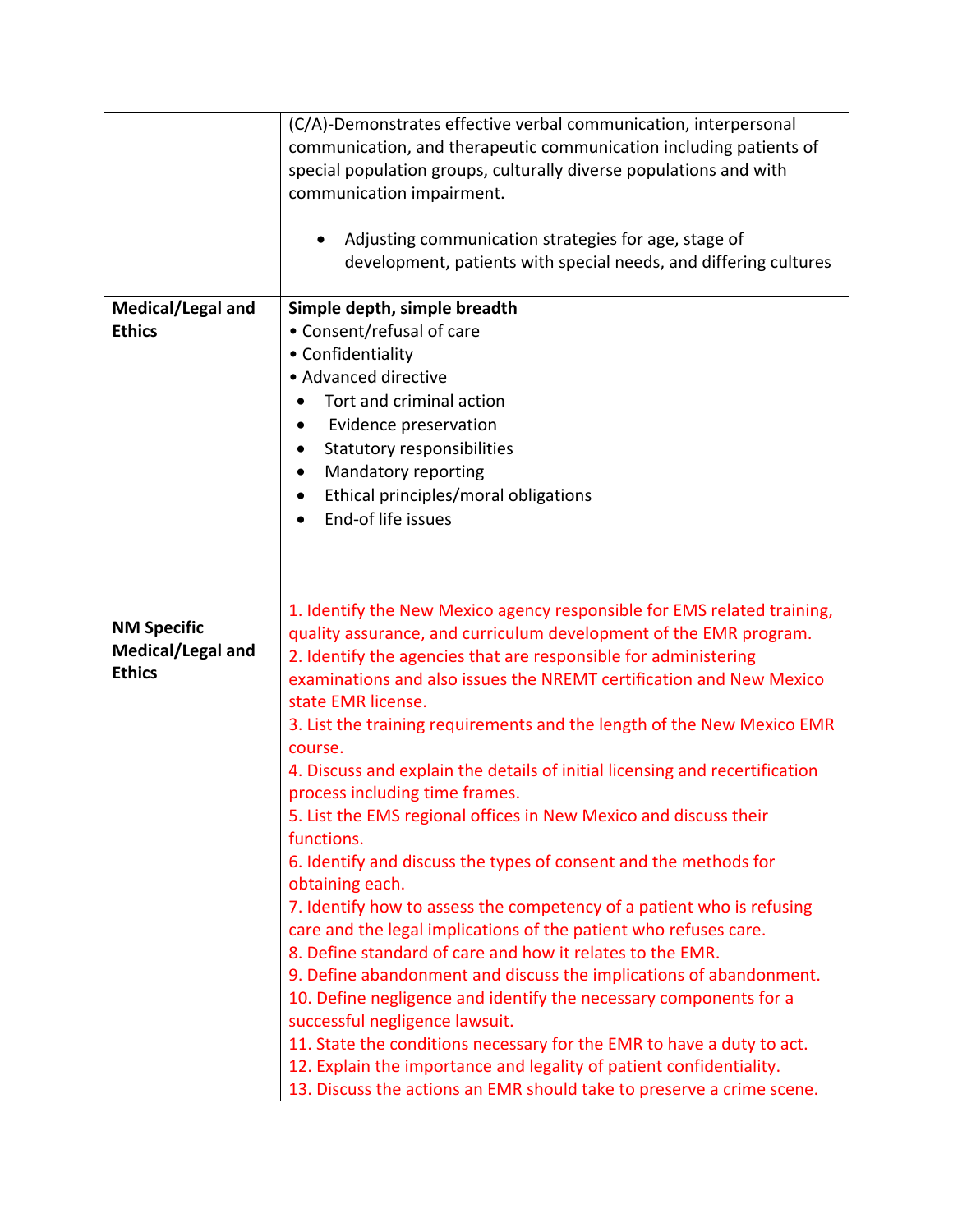|                                           | 14. Give the purpose of the Good Samaritan Statute, whom it protects,<br>and what actions would negate protection of the Good Samaritan<br>Statute.<br>15. List the incidents that an EMR is required by law to report to the<br>authorities.<br>16. Explain the New Mexico Emergency Transport Act of 1993. Discuss<br>when and how it may be utilized.<br>17. Describe the Tort Claims Act and what it provides to the EMR.<br>18. Define the terms and how they relate to the EMR.<br>• Assault<br>• Battery<br>• False imprisonment<br>• Slander<br>• Libel<br>19. Define Do Not Resuscitate (DNR) orders and explain the significance<br>to EMS.<br>20. Distinguish which patients a DNR is designed to address, and the<br>resuscitative measures that may be withheld.<br>21. List the treatment strategies not affected by a New Mexico DNR.<br>22. List the settings in which a New Mexico DNR applies.<br>23. Indicate who may execute a New Mexico DNR. Discuss the steps<br>necessary for execution.<br>24. Identify who may initiate a New Mexico DNR if the patient is unable<br>to respond or is a minor.<br>25. State what would make a New Mexico DNR invalid and what can<br>causes it to be revoked, and who may revoke it.<br>26. Identify the situations that would allow an EMR to terminate<br>resuscitative efforts or withhold care.<br>27. Identify the benefits and usage of advanced directives.<br>28. Identify the roles and responsibilities of medical control and how it<br>relates to the EMR.<br>29. Explain the importance of written documentation and the legal<br>implications. |
|-------------------------------------------|------------------------------------------------------------------------------------------------------------------------------------------------------------------------------------------------------------------------------------------------------------------------------------------------------------------------------------------------------------------------------------------------------------------------------------------------------------------------------------------------------------------------------------------------------------------------------------------------------------------------------------------------------------------------------------------------------------------------------------------------------------------------------------------------------------------------------------------------------------------------------------------------------------------------------------------------------------------------------------------------------------------------------------------------------------------------------------------------------------------------------------------------------------------------------------------------------------------------------------------------------------------------------------------------------------------------------------------------------------------------------------------------------------------------------------------------------------------------------------------------------------------------------------------------------------------------------------------------------------------------|
| <b>Pharmacology:</b><br><b>Medication</b> | Applies fundamental knowledge of the medications that the EMR may<br>assist/administer to a patient during an emergency.<br>Simple depth, simple breadth<br>• Medication safety<br>• Kinds of medications used during an emergency                                                                                                                                                                                                                                                                                                                                                                                                                                                                                                                                                                                                                                                                                                                                                                                                                                                                                                                                                                                                                                                                                                                                                                                                                                                                                                                                                                                     |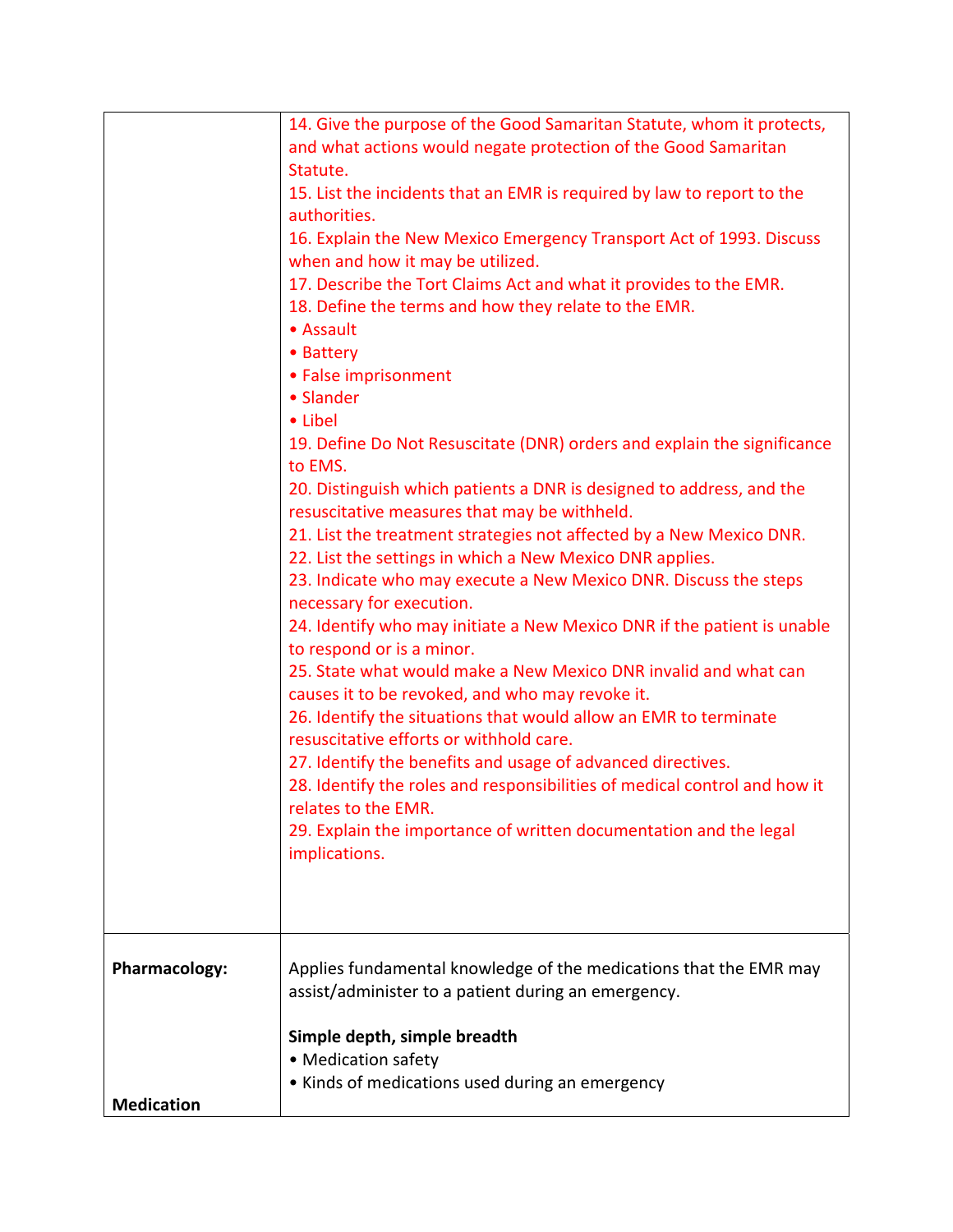| Administration         | Simple depth, simple breadth                                          |
|------------------------|-----------------------------------------------------------------------|
|                        | Within the scope of practice of the EMR, how to Medication            |
|                        | Administration                                                        |
|                        | • Self-administer medication                                          |
|                        | • Peer-administer medication                                          |
|                        |                                                                       |
|                        |                                                                       |
|                        |                                                                       |
|                        |                                                                       |
|                        |                                                                       |
| <b>Emergency</b>       | Simple depth, simple breadth Within                                   |
| <b>Medications</b>     | the scope of practice of the EMR                                      |
|                        | • Names                                                               |
|                        | • Effects                                                             |
|                        | · Indications                                                         |
|                        | • Routes of administration                                            |
|                        | • Dosages for the medications administered                            |
|                        |                                                                       |
|                        |                                                                       |
|                        | (C)-Perform medication calculations.                                  |
|                        |                                                                       |
|                        | (P)-Administer medications through routes defined by the NM Scope of  |
|                        | Practice for the EMR level utilizing safe administration and disposal |
|                        | techniques.                                                           |
|                        |                                                                       |
|                        |                                                                       |
|                        |                                                                       |
|                        |                                                                       |
|                        |                                                                       |
|                        |                                                                       |
|                        |                                                                       |
|                        |                                                                       |
|                        |                                                                       |
|                        |                                                                       |
|                        | The student will demonstrate basic knowledge of pharmacology,         |
| <b>NM Pharmacology</b> | providing a foundation for the administration of medications given by |
|                        | EMR and those used to assist a patient with self-administration       |
|                        | regarding the following medications in the NM EMS Scope of practice : |
|                        |                                                                       |
|                        | allowable drugs:                                                      |
|                        |                                                                       |
|                        | oral glucose preparations;                                            |
|                        |                                                                       |
|                        | (ii)                                                                  |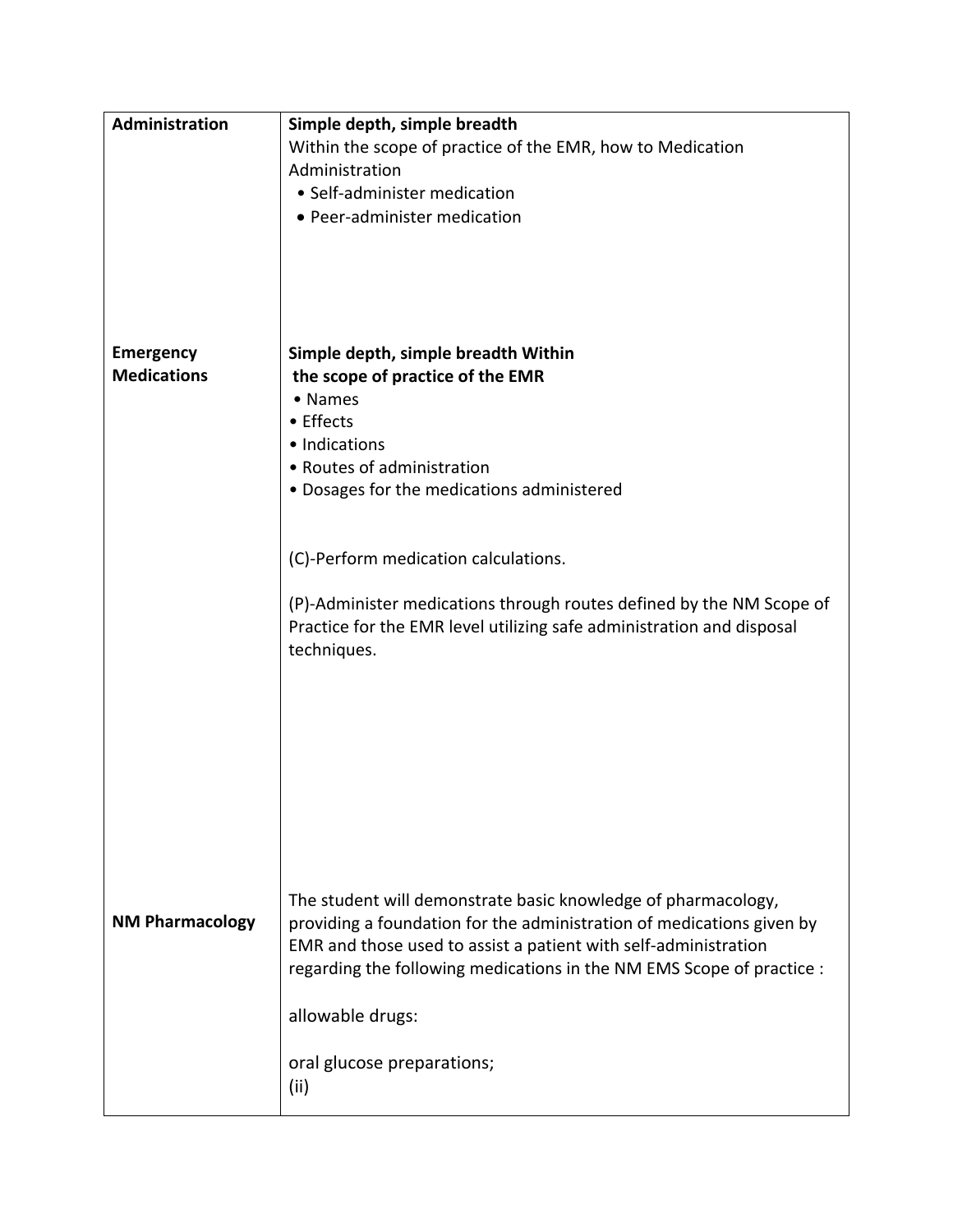|                        | aspirin PO for adults with suspected cardiac chest pain;                  |
|------------------------|---------------------------------------------------------------------------|
|                        | (iii)<br>atropine and pralidoxime via IM auto-injection for treatment of  |
|                        | chemical or nerve                                                         |
|                        | agent exposure;                                                           |
|                        | (iv)                                                                      |
|                        | albuterol (including isomers) via inhaled administration;                 |
|                        | (v)                                                                       |
|                        | naloxone via nasal mucosal atomizer (MA) or IM delivery system;           |
|                        | (vi)                                                                      |
|                        | epinephrine via auto-injection device;                                    |
|                        | (d)                                                                       |
|                        | patient's own medication that may be administered:                        |
|                        | (i)                                                                       |
|                        | bronchodilators using pre-measured or metered dose inhalation             |
|                        | device;                                                                   |
|                        |                                                                           |
| Airway                 | Applies knowledge (fundamental depth, foundational breadth) of            |
| Management,            | general anatomy and physiology to assure a patent airway, adequate        |
| <b>Respiration and</b> | mechanical ventilation, and respiration while awaiting additional EMS     |
| <b>Artificial</b>      | response for patients of all ages.                                        |
| <b>Ventilation</b>     |                                                                           |
|                        | Fundamental depth, simple breadth                                         |
|                        | Within the scope of practice of the EMR Airway Management                 |
|                        | • Airway anatomy                                                          |
|                        | • Airway assessment                                                       |
|                        | • Techniques of assuring a patent airway                                  |
|                        | (C)-Identify the need to secure an airway using advanced airways as       |
|                        | defined by NM Scope of Practice.                                          |
|                        | Within the scope of practice of the EMR                                   |
|                        | Airway anatomy                                                            |
|                        | Airway assessment                                                         |
|                        | • Techniques of assuring a patent airway                                  |
|                        | The student will demonstrate basic knowledge of anatomy and               |
|                        | physiology, how to maintain an open airway, pulmonary resuscitation,      |
|                        | variations for infants and children and patients with laryngectomies. The |
|                        | use of airways, suction equipment, oxygen equipment and delivery          |
|                        | systems, and resuscitation devices including:                             |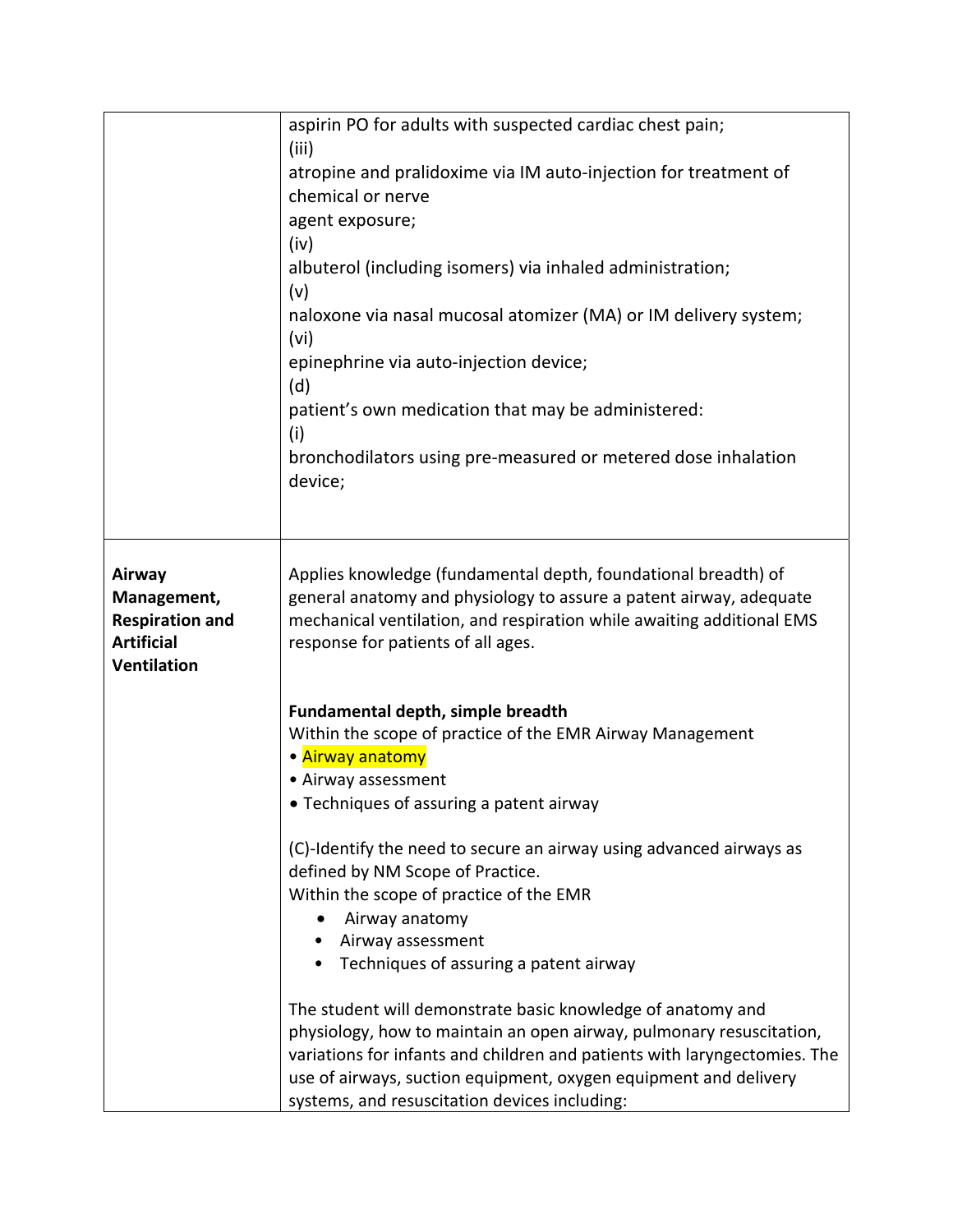|                               | basic airway management;                                                       |
|-------------------------------|--------------------------------------------------------------------------------|
|                               | use of basic adjunctive airway equipment;<br>$\bullet$                         |
|                               | suctioning;                                                                    |
|                               | obstructed airway management;                                                  |
|                               | oxygen;                                                                        |
|                               |                                                                                |
|                               | The following require service medical director approval:<br>allowable skills   |
|                               | mechanical positive pressure ventilation utilizing a device that               |
|                               | may have controls for rate, tidal volume, FiO2, and pressure                   |
|                               | relief/alarm and does not have multiple automatic ventilation<br>modes;        |
|                               | insertion of laryngeal and supraglottic airway devices (examples:<br>$\bullet$ |
|                               | king airway, LMA), excluding multi-lumen airways);                             |
|                               | Lab:                                                                           |
|                               | (P)-Demonstrate the ability to open and maintain patent airways                |
|                               | through the use of airway adjuncts, suction equipment, oxygen                  |
|                               | equipment, delivery systems and ventilatory devices such as BVM and            |
|                               | any other devices as defined by the NM Scope of Practice for the EMR-          |
|                               | level, and resuscitation devices including variations for infants and          |
|                               | children and patients with laryngectomies.                                     |
|                               |                                                                                |
|                               | (P)-Demonstrate the ability to utilize airway monitoring devices as            |
|                               | defined by the NM Scope of Practice for the EMR level.                         |
|                               |                                                                                |
|                               | Fundamental depth, simple breadth                                              |
| <b>Artificial Ventilation</b> | Assessment and management of adequate and inadequate ventilation               |
|                               | • Artificial ventilation                                                       |
|                               | • Minute ventilation                                                           |
|                               | • Alveolar ventilation                                                         |
|                               | • Effect of artificial ventilation on cardiac output                           |
|                               |                                                                                |
| <b>Respiration</b>            | <b>Fundamental depth, simple breadth</b>                                       |
|                               | •Anatomy of the respiratory system                                             |
|                               | . Physiology and pathophysiology of respiration                                |
|                               | Pulmonary ventilation                                                          |
|                               | Oxygenation                                                                    |
|                               |                                                                                |
|                               | Respiration<br>External                                                        |
|                               |                                                                                |
|                               | Internal                                                                       |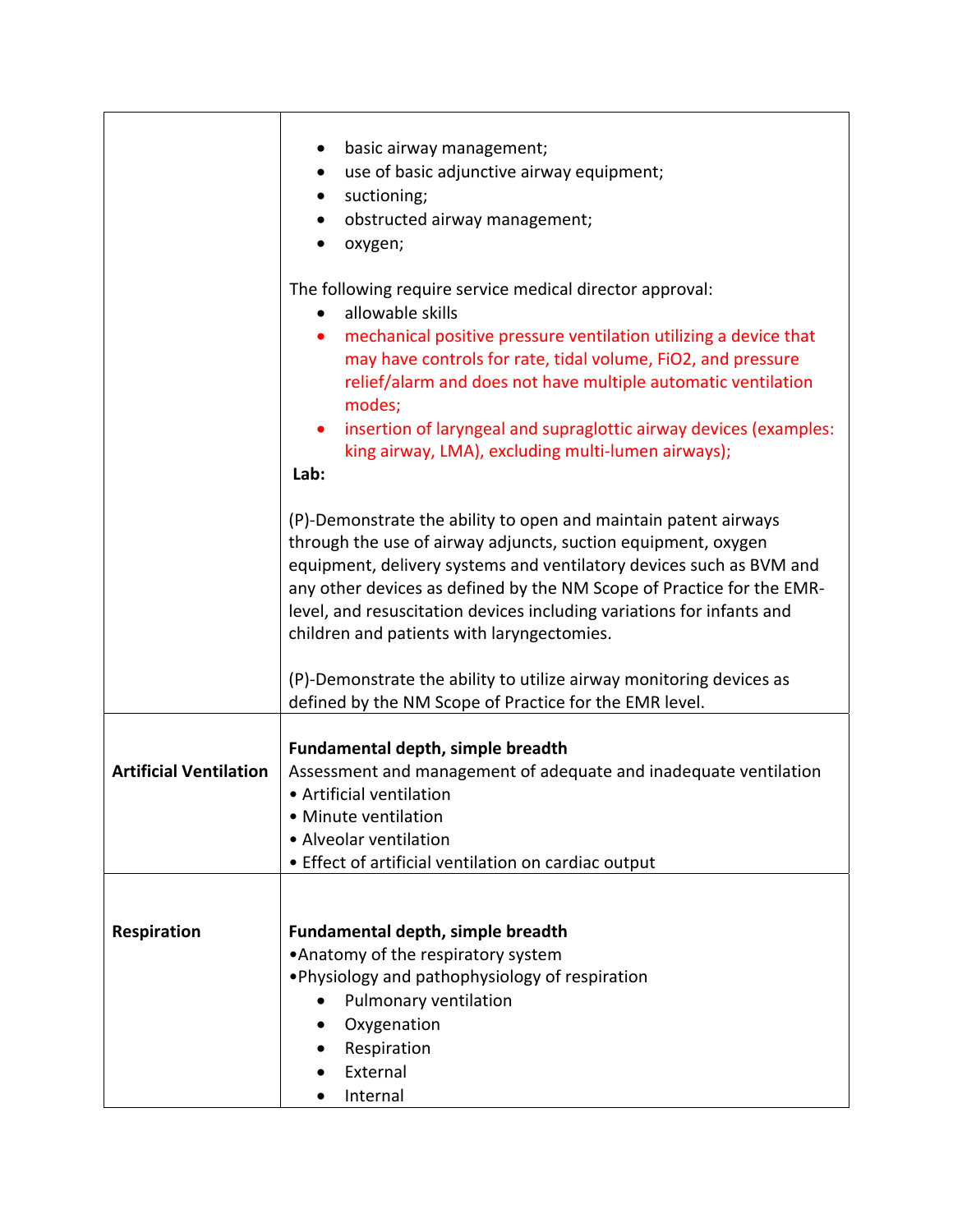|                           | Cellular<br>$\bullet$                                                    |
|---------------------------|--------------------------------------------------------------------------|
|                           | . Assessment and management of adequate and inadequate respiration       |
|                           | •Supplemental oxygen therapy                                             |
|                           |                                                                          |
| <b>Patient Assessment</b> | Use scene information and simple patient assessment findings to          |
|                           | identify and manage immediate life threats and injuries within the scope |
|                           | of practice of the EMR                                                   |
|                           |                                                                          |
|                           |                                                                          |
|                           |                                                                          |
|                           |                                                                          |
| <b>Scene Size-Up</b>      | <b>Fundamental depth, foundational breadth</b>                           |
|                           | • Scene management                                                       |
|                           | • Multiple patient situations                                            |
|                           | • Impact of the environment on patient care                              |
|                           | • Addressing hazards                                                     |
|                           | • Violence                                                               |
|                           | • Need for additional or specialized resources                           |
|                           | • Standard precautions                                                   |
|                           |                                                                          |
|                           |                                                                          |
|                           |                                                                          |
| <b>Primary Assessment</b> |                                                                          |
|                           | Simple depth, simple breadth                                             |
|                           | • Primary assessment for all patient situations                          |
|                           | Level of consciousness                                                   |
|                           | ABCs<br>$\bullet$                                                        |
|                           | Identifying life threats                                                 |
|                           | Assessment of vital functions                                            |
|                           | • Begin interventions needed to preserve life                            |
|                           |                                                                          |
|                           |                                                                          |
| <b>History Taking</b>     |                                                                          |
|                           |                                                                          |
|                           | Simple depth, simple breadth                                             |
|                           | • Determining the chief complaint                                        |
|                           | • Mechanism of injury/nature of illness                                  |
|                           | • Associated signs and symptoms                                          |
|                           |                                                                          |
|                           |                                                                          |
|                           |                                                                          |
|                           |                                                                          |
|                           |                                                                          |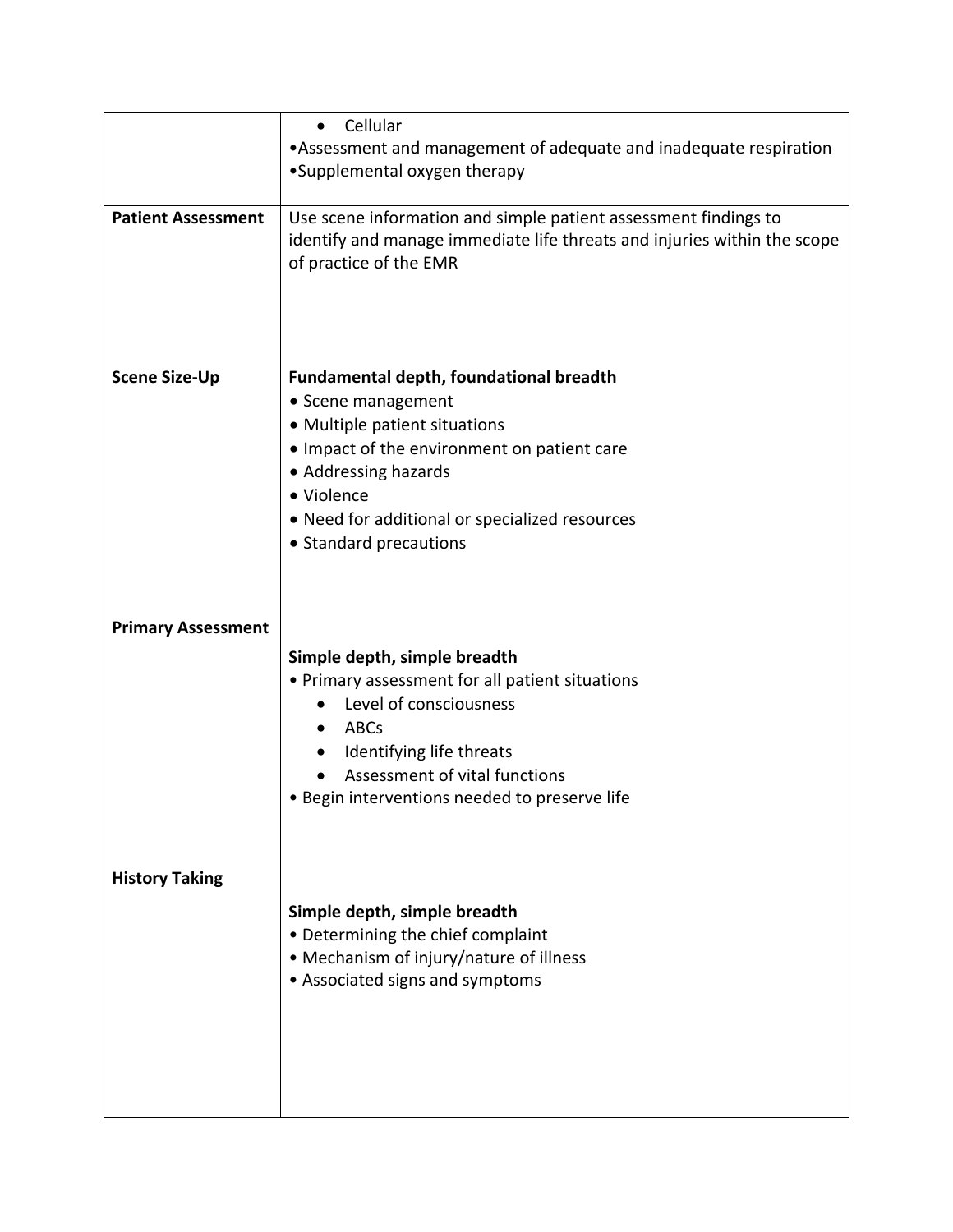| Secondary<br><b>Assessment</b> | Simple depth, simple breadth<br>• Performing a rapid full body scan<br>• Focused assessment of pain<br>• Assessment of vital signs                                                                                                                                                                                                             |
|--------------------------------|------------------------------------------------------------------------------------------------------------------------------------------------------------------------------------------------------------------------------------------------------------------------------------------------------------------------------------------------|
|                                | Lab:<br>(C/P)-Demonstrates the ability to properly perform the initial<br>assessment. The student will form a general impression, determine<br>responsiveness, and perform assessment of the airway, breathing and<br>circulation to include external blood loss. Students will also discuss how<br>to determine priorities of patient care. ( |
|                                | (C/P)-Demonstrate the ability to accurately obtain and record a patient's<br>vital signs and a SAMPLE history.                                                                                                                                                                                                                                 |
| <b>Monitoring Devices</b>      | Glucometry                                                                                                                                                                                                                                                                                                                                     |
| Reassessment                   | Simple depth, simple breadth<br>• How and when to reassess patients<br>Lab:<br>(C/P)-Displays knowledge and skills required to continue the<br>assessment and treatment of a patient.                                                                                                                                                          |
| Anatomy and<br>Physiology      | Uses simple knowledge of the anatomy and function of the upper<br>airway, heart, vessels, blood, lungs, skin, muscles, and bones as the<br>foundation of emergency care                                                                                                                                                                        |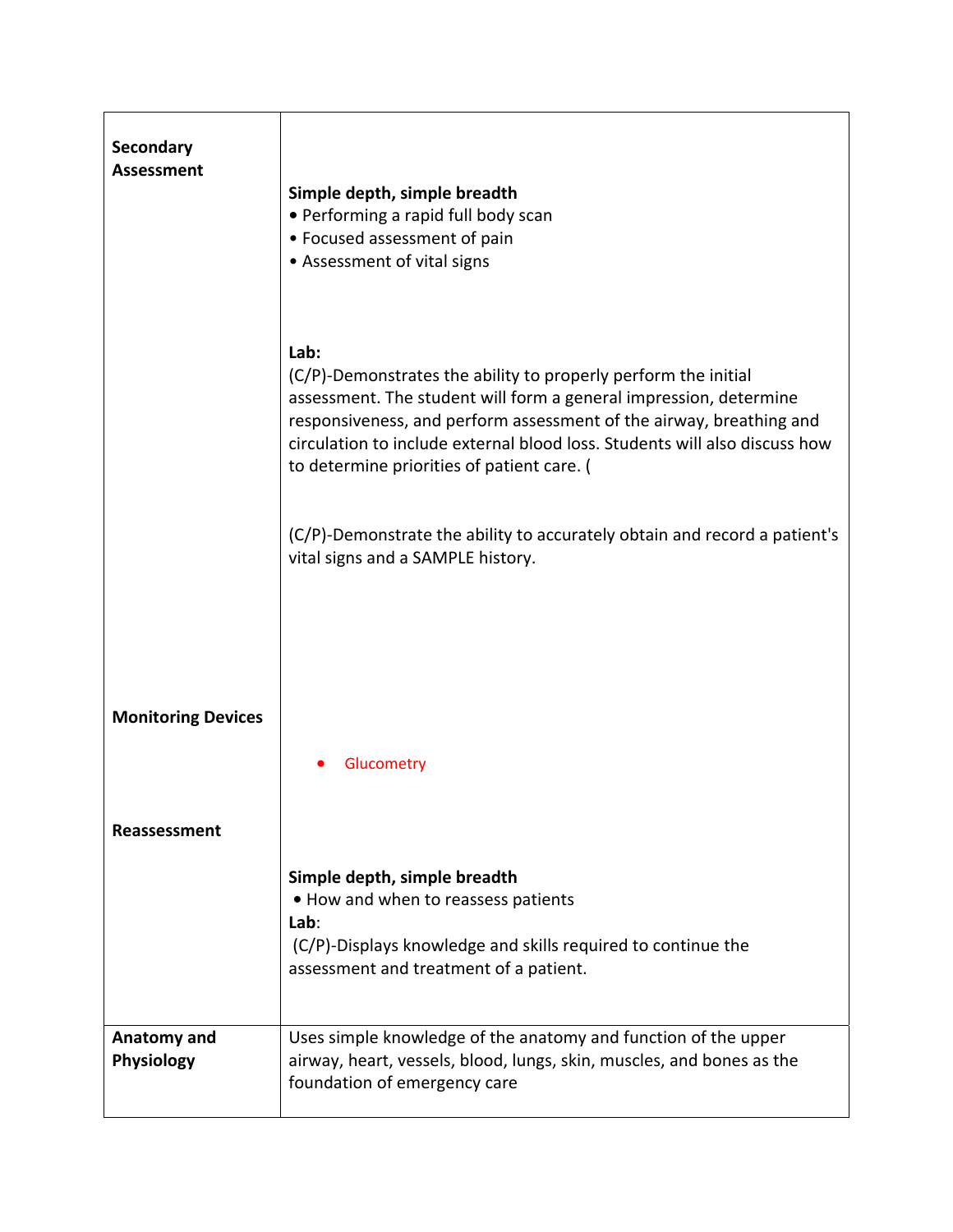|                         | Lab:                                                                                                                |
|-------------------------|---------------------------------------------------------------------------------------------------------------------|
|                         | (C/P)-Demonstrate the ability to identify major bones and organs and                                                |
|                         | anatomical landmarks on a patient.                                                                                  |
| <b>Medical</b>          | Uses simple medical and anatomical terms.                                                                           |
| <b>Terminology</b>      |                                                                                                                     |
| Pathophysiology         | Uses simple knowledge of shock and respiratory compromise to respond<br>to life threats.                            |
| <b>Life Span</b>        | Uses simple knowledge of age- related differences to assess and care for                                            |
| <b>Development</b>      | patients.                                                                                                           |
| <b>Public Health</b>    | Have an awareness of local public health resources and the role EMS<br>personnel play in public health emergencies. |
| <b>Medicine</b>         | Recognizes and manages life threats based on assessment findings of a                                               |
|                         | patient with a medical emergency while awaiting additional emergency                                                |
|                         | response.                                                                                                           |
| <b>Medical Overview</b> | Simple depth, simple breadth                                                                                        |
|                         | Assessment and management of a                                                                                      |
|                         | • Medical complaint                                                                                                 |
|                         |                                                                                                                     |
|                         | (A/C/P)-Describes and demonstrates the method of assessing patients                                                 |
|                         | with medical complaints or signs and symptoms. This lesson will also                                                |
|                         | serve as an introduction to the care of the medical patient.                                                        |
|                         |                                                                                                                     |
|                         | (C/P)-Demonstrates the ability to identify and manage individual system                                             |
|                         | and multi-system related medical emergencies including respiratory,                                                 |
|                         | cardiovascular, endocrine, neurological, and behavioral.                                                            |
|                         |                                                                                                                     |
|                         |                                                                                                                     |
|                         |                                                                                                                     |
|                         |                                                                                                                     |
|                         |                                                                                                                     |
|                         |                                                                                                                     |
|                         |                                                                                                                     |
| <b>Neurology</b>        | Simple depth, simple breadth Anatomy, presentations, and                                                            |
|                         | management of                                                                                                       |
|                         | • Decreased level of responsiveness                                                                                 |
|                         | • Seizure                                                                                                           |
|                         | • Stroke                                                                                                            |
| <b>Abdominal and</b>    | Simple depth, simple breadth                                                                                        |
| Gastrointestinal        | Anatomy, presentations and management of shock associated with                                                      |
| <b>Disorders</b>        | abdominal emergencies                                                                                               |
|                         | • Gastrointestinal bleeding                                                                                         |
| <b>Immunology</b>       | Simple depth, simple breadth                                                                                        |
|                         | Recognition and management of shock and difficulty breathing related                                                |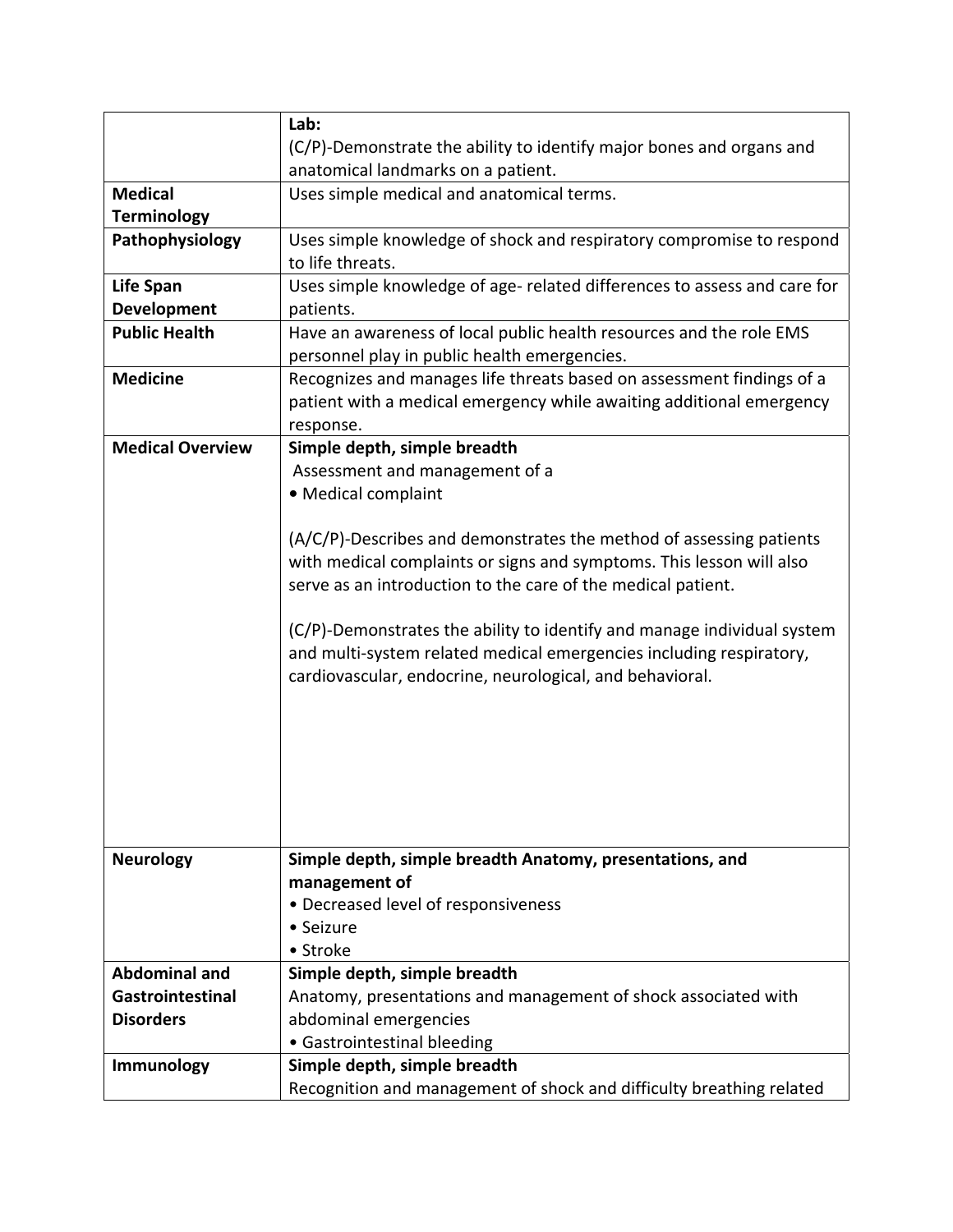|                            | to                                                                  |
|----------------------------|---------------------------------------------------------------------|
|                            | • Anaphylactic reaction                                             |
| <b>Infectious Diseases</b> | Simple depth, simple breadth                                        |
|                            | Awareness of                                                        |
|                            | • A patient who may have an infectious disease                      |
|                            | • How to decontaminate the ambulance and equipment                  |
|                            | after treating a patient                                            |
| <b>Endocrine</b>           | Simple depth, simple breadth                                        |
| <b>Disorders</b>           | Awareness that                                                      |
|                            | · Diabetic emergencies cause altered mental status                  |
| Psychiatric                | Simple depth, simple breadth                                        |
|                            | Recognition of                                                      |
|                            | • Behaviors that pose a risk to the EMR, patient or other           |
| Cardiovascular             | Simple depth, simple breadth                                        |
|                            | Anatomy, signs, symptoms and management                             |
|                            | • Chest pain                                                        |
|                            | • Cardiac arrest                                                    |
| <b>Toxicology</b>          | Simple depth, simple breadth                                        |
|                            | • Recognition and management of                                     |
|                            | o Carbon monoxide poisoning                                         |
|                            | o Nerve agent poisoning                                             |
|                            | . How and when to contact a poison control center                   |
| Respiratory                | Simple depth, simple breadth                                        |
|                            | Anatomy, signs, symptoms and management of respiratory emergencies  |
|                            | including those that affect the                                     |
|                            | • Upper airway                                                      |
|                            | • Lower airway                                                      |
|                            |                                                                     |
|                            |                                                                     |
| <b>Hematology</b>          | No knowledge related to this competency is applicable at this level |
|                            |                                                                     |
|                            |                                                                     |
|                            |                                                                     |
| Genitourinary/Renal        | Simple depth, simple breadth                                        |
|                            | • Blood pressure assessment in hemodialysis patients                |
| Gynecology                 | Simple depth, simple breadth                                        |
|                            | Recognition and management of shock associated with                 |
|                            | • Vaginal bleeding                                                  |
|                            |                                                                     |
| <b>Non-Traumatic</b>       |                                                                     |
| <b>Musculoskeletal</b>     | No knowledge related to this competency is applicable at this level |
|                            |                                                                     |
| <b>Disorders</b>           |                                                                     |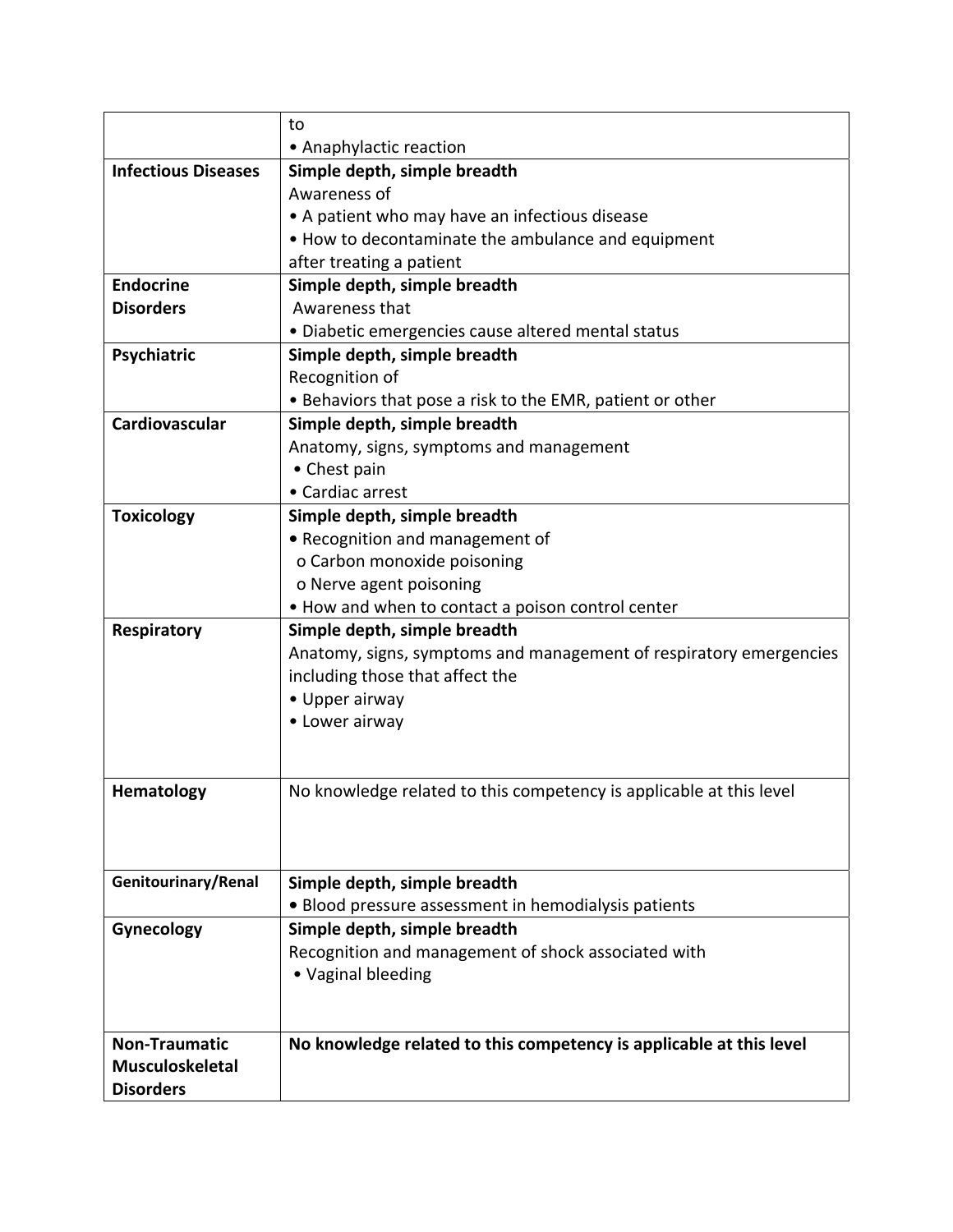| Diseases of the        | Simple depth, simple breadth                                                                                                             |
|------------------------|------------------------------------------------------------------------------------------------------------------------------------------|
| Eyes, Ears, Nose,      | Recognition and management of                                                                                                            |
| and Throat             | • Nose bleed                                                                                                                             |
|                        |                                                                                                                                          |
|                        |                                                                                                                                          |
| <b>Shock and</b>       | Uses assessment information to recognize shock, respiratory failure or                                                                   |
| <b>Resuscitation</b>   | arrest, and cardiac arrest based on assessment findings and manages                                                                      |
|                        | the emergency while awaiting additional emergency response.                                                                              |
|                        |                                                                                                                                          |
|                        | (C/P)-Recognize a patient with internal and external bleeding, signs and                                                                 |
|                        | symptoms of shock (hypoperfusion), and provide emergency medical                                                                         |
|                        | care of shock (hypoperfusion) and external bleeding control to include<br>skills approved by the NM Scope of Practice for the EMR level. |
|                        |                                                                                                                                          |
| <b>Trauma</b>          | Uses simple knowledge to recognize and manage life threats based on                                                                      |
|                        | assessment findings for an acutely injured patient while awaiting                                                                        |
|                        | additional emergency medical response.                                                                                                   |
|                        |                                                                                                                                          |
| <b>Trauma Overview</b> | No knowledge related to this competency is applicable at this                                                                            |
|                        | level.                                                                                                                                   |
|                        |                                                                                                                                          |
|                        |                                                                                                                                          |
|                        |                                                                                                                                          |
|                        | Simple depth, simple breadth                                                                                                             |
| <b>Bleeding</b>        | <b>Recognition and management of:</b>                                                                                                    |
|                        | • Bleeding                                                                                                                               |
| <b>Chest Trauma</b>    | Simple depth, simple breadth                                                                                                             |
|                        | <b>Recognition and management of:</b>                                                                                                    |
|                        | • Blunt versus penetrating mechanisms                                                                                                    |
|                        | • Open chest wound                                                                                                                       |
|                        | · Impaled object                                                                                                                         |
|                        |                                                                                                                                          |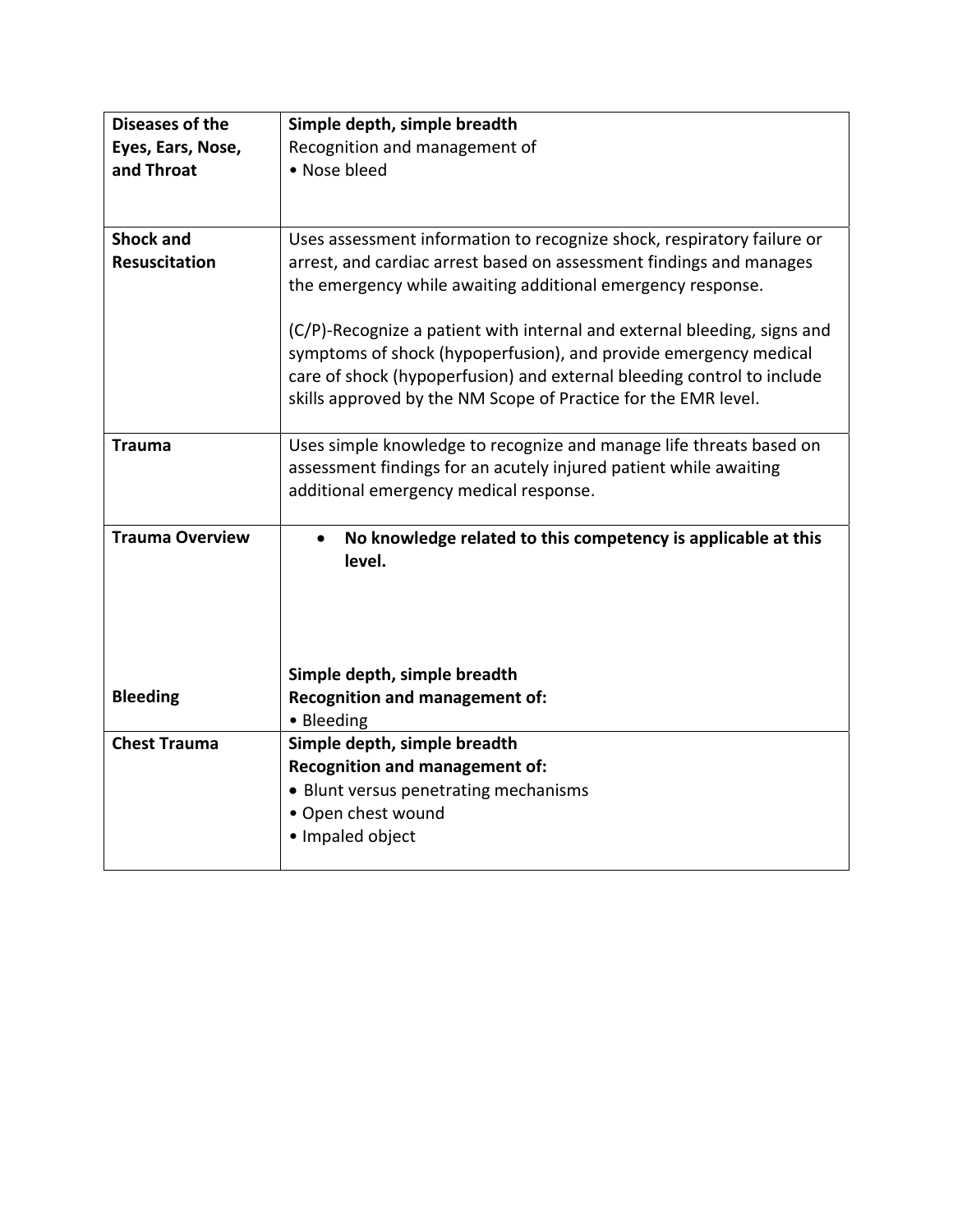| <b>Abdominal and</b>      | Simple depth, simple breadth                                              |
|---------------------------|---------------------------------------------------------------------------|
| Genitourinary             | <b>Recognition and management of:</b>                                     |
| <b>Trauma</b>             | • Blunt versus penetrating mechanisms                                     |
|                           | • Evisceration                                                            |
|                           | • Impaled object                                                          |
|                           |                                                                           |
|                           |                                                                           |
|                           |                                                                           |
|                           |                                                                           |
|                           |                                                                           |
|                           |                                                                           |
|                           |                                                                           |
| <b>Orthopedic Trauma</b>  | Simple depth, simple breadth                                              |
|                           | <b>Recognition and management of:</b>                                     |
|                           | • Open fractures                                                          |
|                           | • Closed fractures                                                        |
|                           | • Dislocations                                                            |
|                           | • Amputations                                                             |
|                           |                                                                           |
| <b>Soft Tissue Trauma</b> | Simple depth, simple breadth                                              |
|                           | <b>Recognition and management of:</b>                                     |
|                           | • Wounds                                                                  |
|                           | • Burns                                                                   |
|                           | o Electrical                                                              |
|                           | o Chemical                                                                |
|                           | o Thermal                                                                 |
|                           | • Chemicals in the eye and on the skin                                    |
|                           | P)-Demonstrate the ability to perform all skills associated with managing |
|                           | and treating soft-tissue, burns and musculoskeletal injuries.             |
|                           |                                                                           |
| Head, Facial, Neck,       | Simple depth, simple breadth                                              |
| and Spine trauma          | <b>Recognition and management of:</b>                                     |
|                           | • Life threats                                                            |
|                           | • Spine trauma                                                            |
|                           |                                                                           |
|                           | (P)-Demonstrate the ability to manage and treat injuries to the spine     |
|                           | and head, including identification of mechanism of injury, signs and      |
|                           | symptoms of injury, and assessment. Provide appropriate emergency         |
|                           | medical care, including spinal motion restriction, helmet removal and     |
|                           | special population considerations.                                        |
|                           |                                                                           |
| <b>Nervous System</b>     | No knowledge related to this competency is applicable at this level.      |
| <b>Trauma</b>             |                                                                           |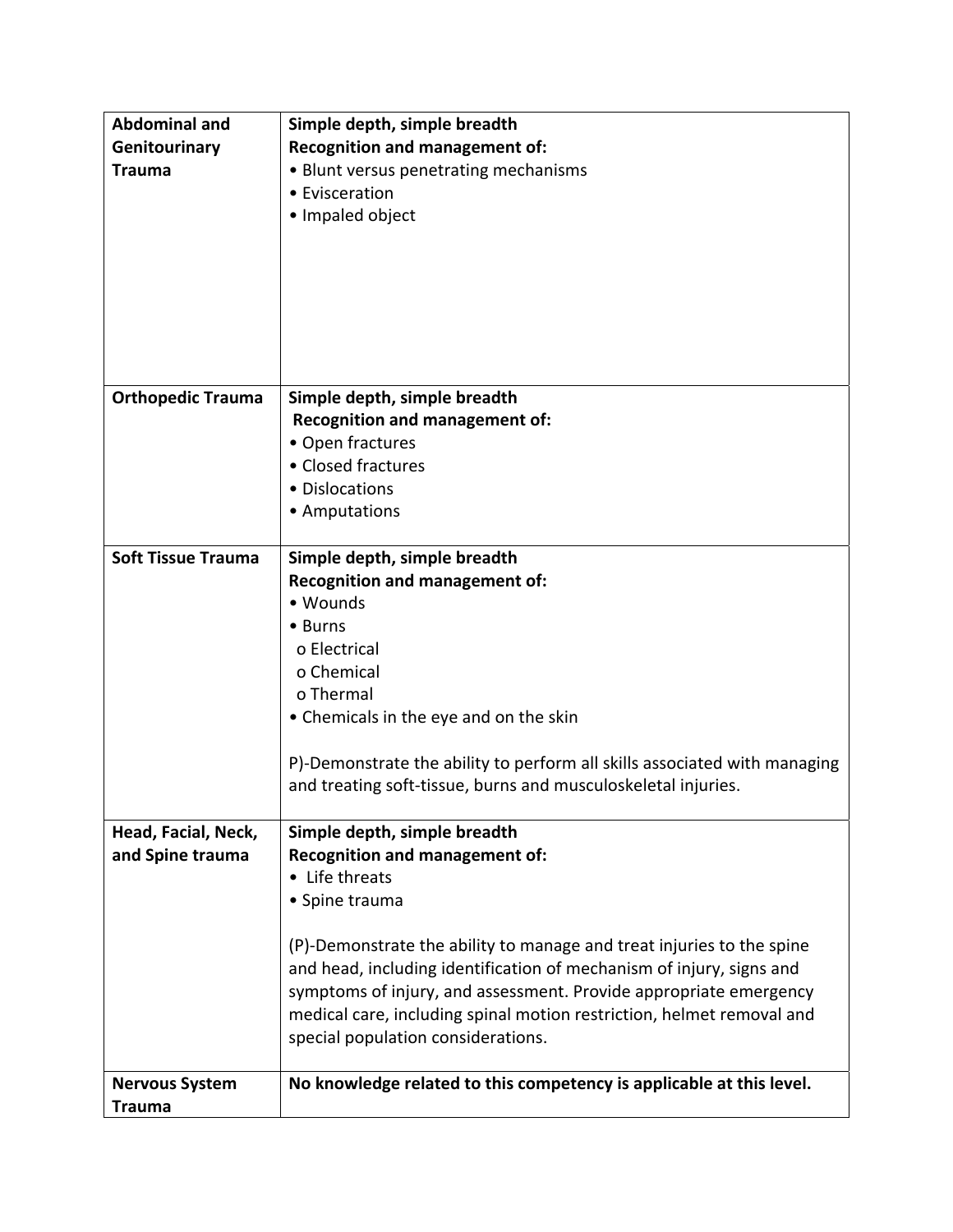| <b>Special</b>           | Simple depth, simple breadth                                             |
|--------------------------|--------------------------------------------------------------------------|
| <b>Considerations in</b> | Recognition and management of trauma in:                                 |
| <b>Trauma</b>            | • Pregnant patient                                                       |
|                          | • Pediatric patient                                                      |
|                          | • Geriatric patient                                                      |
| <b>Environmental</b>     | Simple depth, simple breadth                                             |
| <b>Emergencies</b>       | <b>Recognition and management of:</b>                                    |
|                          | • Submersion incidents                                                   |
|                          | • Temperature-related illness                                            |
|                          |                                                                          |
|                          |                                                                          |
| Multi-System             | Simple depth, simple breadth                                             |
| <b>Trauma</b>            | <b>Recognition and management of:</b><br>· Multi-system trauma           |
|                          |                                                                          |
|                          |                                                                          |
|                          |                                                                          |
|                          |                                                                          |
| <b>Special Patient</b>   | Recognizes and manages life threats based on simple assessment           |
| <b>Populations</b>       | findings for a patient with special needs while awaiting additional      |
|                          | emergency response.                                                      |
|                          | (P)-Demonstrates the ability to provide emergency medical care for at    |
|                          | risk populations to include neonate, infant, children, bariatric,        |
|                          | technology dependent and geriatric patients.                             |
|                          |                                                                          |
|                          |                                                                          |
| <b>Obstetrics</b>        | Simple depth, simple breadth                                             |
|                          | <b>Recognition and management of:</b>                                    |
|                          | • Emergency childbirth                                                   |
|                          | • Vaginal bleeding in the pregnant patient                               |
|                          |                                                                          |
| <b>Neonatal care</b>     | Simple depth, simple breadth                                             |
|                          | • Newborn care                                                           |
|                          | • Neonatal resuscitation                                                 |
| <b>Pediatrics</b>        | Simple depth, simple breadth                                             |
|                          | Age-related assessment findings, age-related, and developmental stage    |
|                          | related assessment and treatment modifications for pediatric             |
|                          | specific major diseases and/or emergencies<br>• Upper airway obstruction |
|                          | • Lower airway reactive disease                                          |
|                          | • Respiratory distress/failure/arrest                                    |
|                          | • Shock                                                                  |
|                          | • Seizures                                                               |
|                          |                                                                          |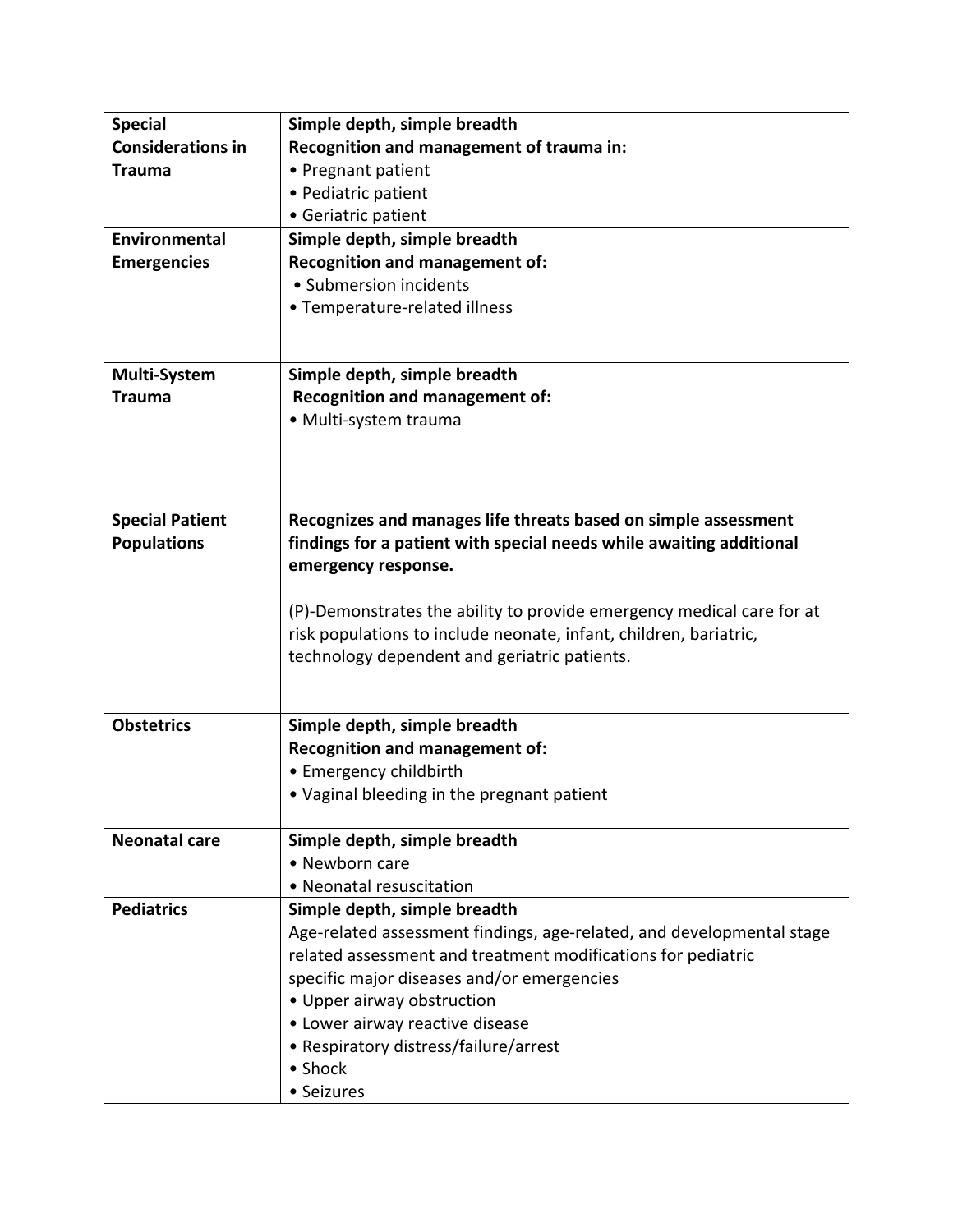|                                          | • Sudden Infant Death Syndrome                                          |
|------------------------------------------|-------------------------------------------------------------------------|
| <b>Geriatrics</b>                        | Simple depth, simple breadth                                            |
|                                          | • Impact of age-related changes on assessment and care                  |
| <b>Patients with</b>                     | Simple depth, simple breadth                                            |
| <b>Special Challenges</b>                | • Recognizing and reporting abuse and neglect                           |
| <b>EMS Operations</b>                    | Knowledge of operational roles and responsibilities to ensure safe      |
|                                          | patient, public, and personnel safety                                   |
| <b>Principles of Safely</b>              | Simple depth, simple breadth                                            |
| <b>Operating a Ground</b>                | • Risks and responsibilities of transport                               |
| <b>Ambulance</b>                         |                                                                         |
|                                          |                                                                         |
| Incident                                 | <b>Fundamental depth, simple breadth</b>                                |
| <b>Management</b>                        | • Establish and work within the incident management system              |
| <b>Multiple Casualty</b>                 | Simple depth, simple breadth                                            |
| <b>Incidents</b>                         | • Triage principles                                                     |
|                                          | • Resource management                                                   |
| <b>Air Medical</b>                       | Simple depth, simple breadth                                            |
|                                          | • Safe air medical operations                                           |
|                                          | • Criteria for utilizing air medical response                           |
| <b>Vehicle Extrication</b>               | Simple depth, simple breadth                                            |
|                                          | • Safe vehicle extrication                                              |
|                                          | • Use of simple hand tools                                              |
| <b>Hazardous</b>                         | Simple depth, simple breadth                                            |
| <b>Materials</b>                         | . Risks and responsibilities of operating in a cold zone at a hazardous |
| <b>Awareness</b>                         | material or other special incident                                      |
| <b>Mass Casualty</b>                     | Simple depth, simple breadth                                            |
| Incidents due to                         | . Risks and responsibilities of operating on the scene of a             |
| <b>Terrorism and</b>                     | natural or man-made disaster                                            |
| <b>Disaster</b><br>(this section subject |                                                                         |
| to ongoing                               | (C/P)-Display the ability to recognize, declare, integrate and operate  |
| collective and                           | within hazardous material incidents, incident management systems,       |
| cooperative review                       | mass casualty situations, and perform basic triage.                     |
| and input from all                       |                                                                         |
| stakeholders                             |                                                                         |
| including the                            |                                                                         |
| Department of                            |                                                                         |
| Transportation,                          |                                                                         |
| <b>Department of</b>                     |                                                                         |
| <b>Homeland Security</b>                 |                                                                         |
| and the Department                       |                                                                         |
| of Health and                            |                                                                         |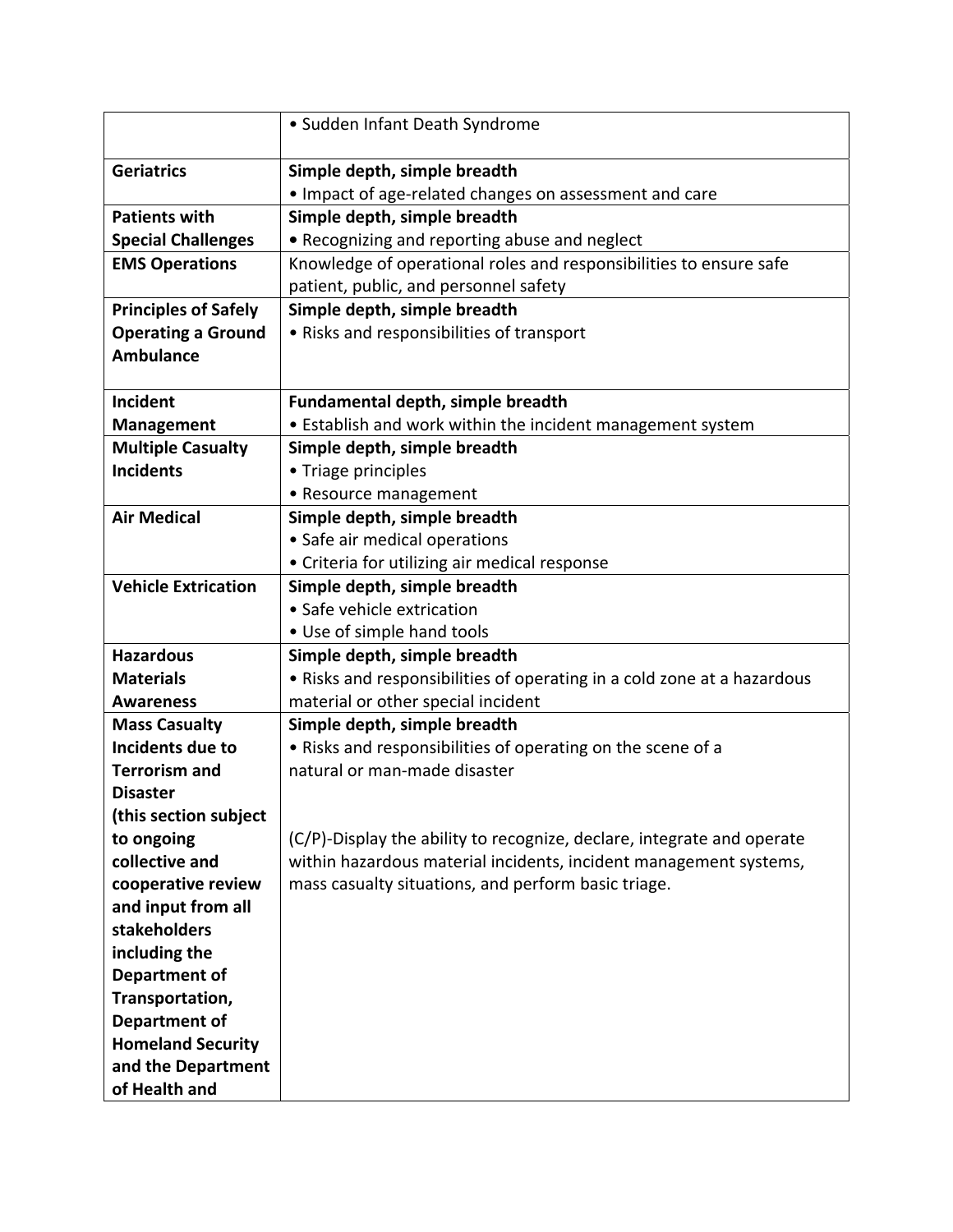| <b>Human Services)</b>    |                                                                           |
|---------------------------|---------------------------------------------------------------------------|
|                           |                                                                           |
|                           |                                                                           |
| <b>Clinical Behavior</b>  | Communicates to obtain and clearly transmit information with an           |
| and Judgment              | awareness of cultural differences.                                        |
|                           |                                                                           |
|                           |                                                                           |
| <b>Assessment</b>         | Perform a simple assessment to identify life threats, identify injuries   |
|                           | requiring immobilization and conditions requiring treatment within the    |
|                           | scope of practice of the EMR: including foreign substance in the eyes     |
|                           | and nerve agent poisoning                                                 |
| <b>Psychomotor Skills</b> | Safely and effectively perform all psychomotor skills within the National |
|                           | EMS Scope of Practice Model AND New Mexico Scope of Practice at this      |
|                           | level.                                                                    |
|                           | <b>Airway and Breathing:</b>                                              |
|                           | • Basic Airway Maneuvers                                                  |
|                           | · Head-tilt, chin-lift                                                    |
|                           | • Jaw thrust                                                              |
|                           | • Modified chin lift                                                      |
|                           | • FBAO relief - manual                                                    |
|                           | • Oropharyngeal / Nasopharyngeal airway                                   |
|                           | • Positive pressure ventilation devices such as BVM                       |
|                           | • Suction of the upper airway                                             |
|                           | • Supplemental oxygen therapy                                             |
|                           | Nasal Cannula                                                             |
|                           | • Non-rebreather mask Assessment                                          |
|                           | • Manual B/P Pharmacologic interventions                                  |
|                           | • Unit-dose auto-injectors (lifesaving medications intended for self or   |
|                           | peer rescue in hazardous materials situation, nerve agent antidote kit)   |
|                           |                                                                           |
|                           |                                                                           |
|                           |                                                                           |
|                           | <b>Medical/Cardiac care:</b>                                              |
|                           | • Manual CPR                                                              |
|                           | $\bullet$ AED                                                             |
|                           | • Emergency childbirth                                                    |
|                           | • Bleeding control                                                        |
|                           | • Emergency moves                                                         |
|                           | • Eye irrigation                                                          |
|                           |                                                                           |
|                           | Trauma care                                                               |
|                           | • Manual stabilization                                                    |
|                           | • C-spine injuries                                                        |
|                           | • Extremity fractures                                                     |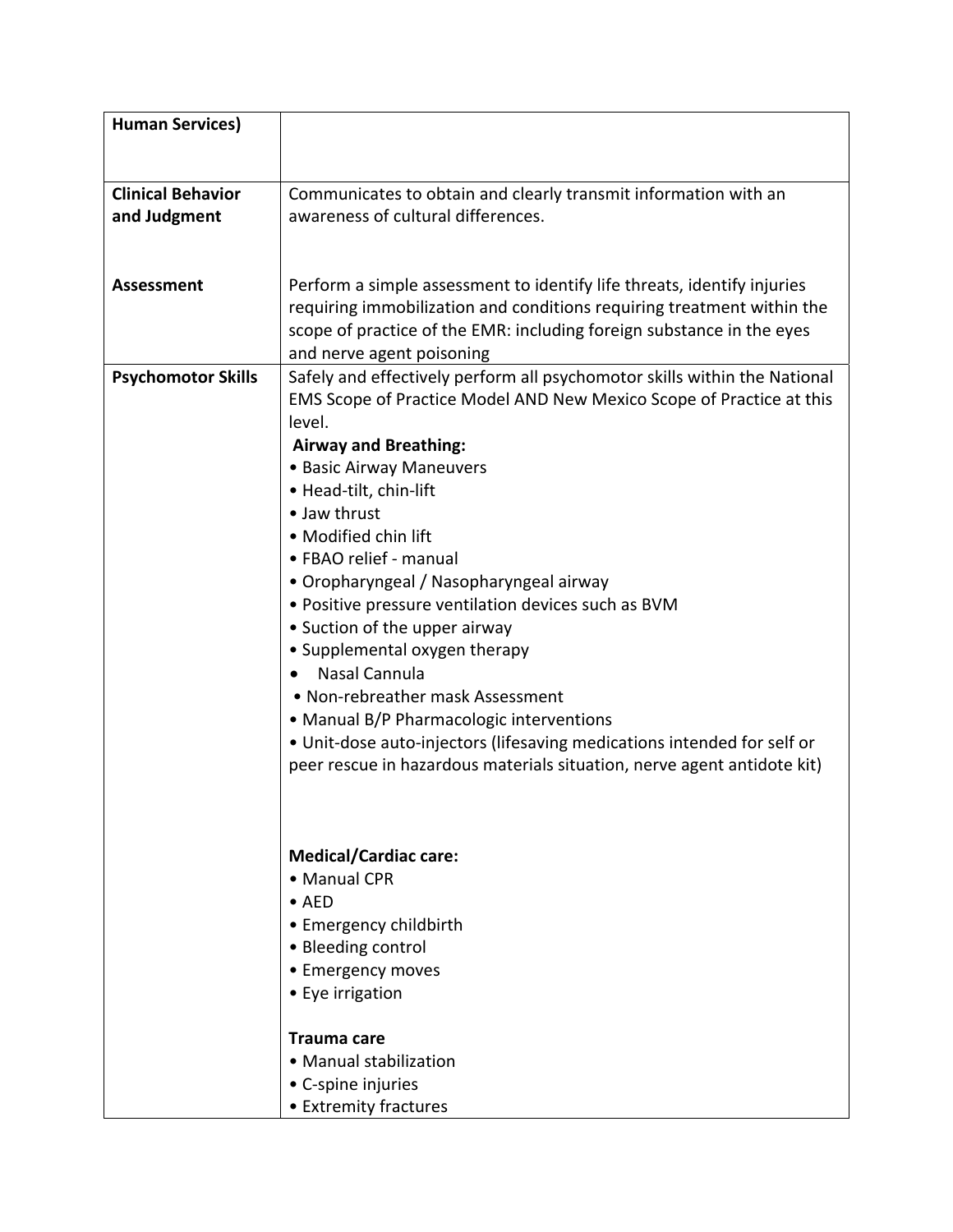|                           | • Manual stabilization                                                                                                                                                                                                                                                                                                                                                                                           |
|---------------------------|------------------------------------------------------------------------------------------------------------------------------------------------------------------------------------------------------------------------------------------------------------------------------------------------------------------------------------------------------------------------------------------------------------------|
|                           | • C-spine injuries                                                                                                                                                                                                                                                                                                                                                                                               |
|                           | • Extremity fractures                                                                                                                                                                                                                                                                                                                                                                                            |
|                           | · Spinal immobilization                                                                                                                                                                                                                                                                                                                                                                                          |
|                           | • Cervical collars                                                                                                                                                                                                                                                                                                                                                                                               |
|                           | • Seated                                                                                                                                                                                                                                                                                                                                                                                                         |
|                           | • Longboard                                                                                                                                                                                                                                                                                                                                                                                                      |
|                           | • Rapid extrication                                                                                                                                                                                                                                                                                                                                                                                              |
|                           | • Splinting extremity                                                                                                                                                                                                                                                                                                                                                                                            |
| Professionalism           | Demonstrate professional behavior including: but not limited to,                                                                                                                                                                                                                                                                                                                                                 |
|                           | integrity, empathy, self-motivation, appearance/personal hygiene,                                                                                                                                                                                                                                                                                                                                                |
|                           | self-confidence, communications, time management, teamwork/                                                                                                                                                                                                                                                                                                                                                      |
|                           | diplomacy, respect, patient advocacy, and careful delivery                                                                                                                                                                                                                                                                                                                                                       |
|                           | of service.                                                                                                                                                                                                                                                                                                                                                                                                      |
| <b>Decision Making</b>    | Initiates simple interventions based on assessment findings                                                                                                                                                                                                                                                                                                                                                      |
| <b>Record Keeping</b>     | Record simple assessment findings and interventions                                                                                                                                                                                                                                                                                                                                                              |
|                           |                                                                                                                                                                                                                                                                                                                                                                                                                  |
|                           |                                                                                                                                                                                                                                                                                                                                                                                                                  |
|                           | (C/P)-Recognize the importance of trending, recording changes in the                                                                                                                                                                                                                                                                                                                                             |
|                           | patient's condition, and reassessment of interventions to assure                                                                                                                                                                                                                                                                                                                                                 |
|                           | appropriate care.                                                                                                                                                                                                                                                                                                                                                                                                |
|                           |                                                                                                                                                                                                                                                                                                                                                                                                                  |
| <b>Patient Complaints</b> | Perform a patient assessment and provide prehospital emergency care<br>for patient complaints: abdominal pain, abuse/neglect, altered mental<br>status/decreased level of consciousness, apnea, back pain, behavioral<br>emergency, bleeding, cardiac arrest, chest pain, cyanosis, dyspnea, eye<br>pain, GI bleeding, hypotension, multiple trauma, pain, paralysis,<br>poisoning, shock, and stridor/drooling. |
|                           |                                                                                                                                                                                                                                                                                                                                                                                                                  |
| <b>Scene Leadership</b>   | Manage the scene until care is transferred to an EMS team member<br>licensed at a higher level arrives.                                                                                                                                                                                                                                                                                                          |
| <b>Scene Safety</b>       | Ensure the safety of the rescuer and others during an emergency                                                                                                                                                                                                                                                                                                                                                  |
|                           | (C)-Demonstrate the ability to evaluate a scene for potential hazards,<br>determine by the number of patients if additional help is necessary, and<br>evaluate mechanism of injury or nature of illness.<br>Lab:<br>(P)-scene safety, body substance isolation (BSI), personal protection<br>equipment (PPE), and safety precautions that can be taken prior to<br>performing the role of an EMR.                |
|                           |                                                                                                                                                                                                                                                                                                                                                                                                                  |